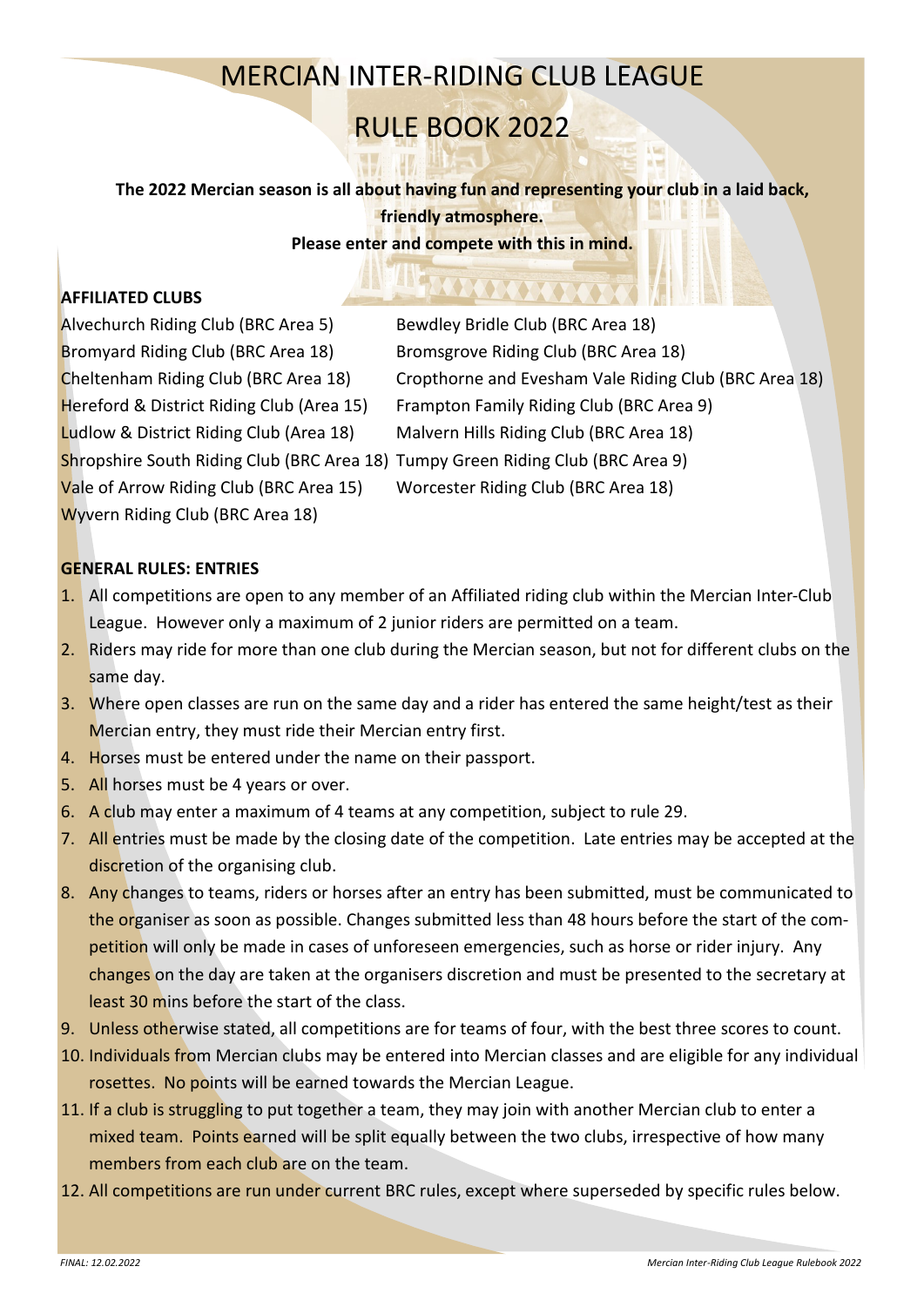#### **ELIGIBILITY**

- 13. Eligibility for all competitions are as per the 2022 British Riding Club Handbook.
- For Show Jumping, Style Jumping, Dressage and Riding Test Competitions, eligibility as per the BRC National Championship
- For Arena Eventing/Two Phase/Eventer Challenge Mercian Competitions, eligibility as per the BRC Arena Eventing Championships
- For Combined Training Mercian Competitions, eligibility as per the BRC Combined Championships
- 14. Where Mercian competitions hold classes that are not covered by one of these championships (ie. A 60cm jumping class), then eligibility will be as per the lowest height/level that the Championship does cover.
- 15. It is the responsibility of each club's **Mercian Team Manager** to ensure their riders are competing within the rules.
- 16. A horse and rider combination competing at Area level cannot compete at a lower level at a Mercian competition, unless they have been downgraded (see rule 18).
- **17. Team managers are asked to make entries in the spirit of the Mercian Group principles.**
- 18. If a team manager wishes to officially downgrade a member, they must put the case in writing to the Mercian Chair, who will review the case. The case must be presented at least a month before the closing date of the desired competition. The Chair's decision will be final, but can be re-presented the following year on appeal.
- 19. The minimum penalty for entering non-eligible members is to have the points from that competition deducted from the league. Further penalties may be imposed if the club is found to be constantly breaking the eligibility rules. All penalties are at the discretion of the Mercian committee.

#### **RUNNING A COMPETITION**

- 20. Any club wishing to run a competition within the league must put forward their proposals at the annual AGM held in the preceding year.
- 21. Any club proposing to run an event must have competed in at least two events **organised by other clubs** in the preceding year.
- 22. Smaller clubs struggling to run a competition may combine their efforts with another Mercian club and decide between them how any profits will be split.
- 23. The competition should be inclusive for all RC members, but where space or time is a factor, it must cover a minimum of two levels/heights.
- 24. The same type of competition may be run by different clubs, as long as the format, judging and/or venue are different.
- 25. Competitions do not have to be limited to those currently covered by BRC and can include other disciplines (ie. Showing, mounted games, Trec, etc).
- 26. Organisers may choose to run their competition so that all members of a team compete at the same level or so that all members in the team compete at a different level. The format must be clearly printed on the schedule.
- 27. Final dates must be confirmed and related to the Mercian Secretary before **April 1st**. Any dates confirmed after this, MUST be discussed with the Chair before schedules are finalised to ensure that no dates clash.
- 28. Where possible, Mercian events should not clash with BRC Area Qualifiers (NB. This effects Area 5, 9,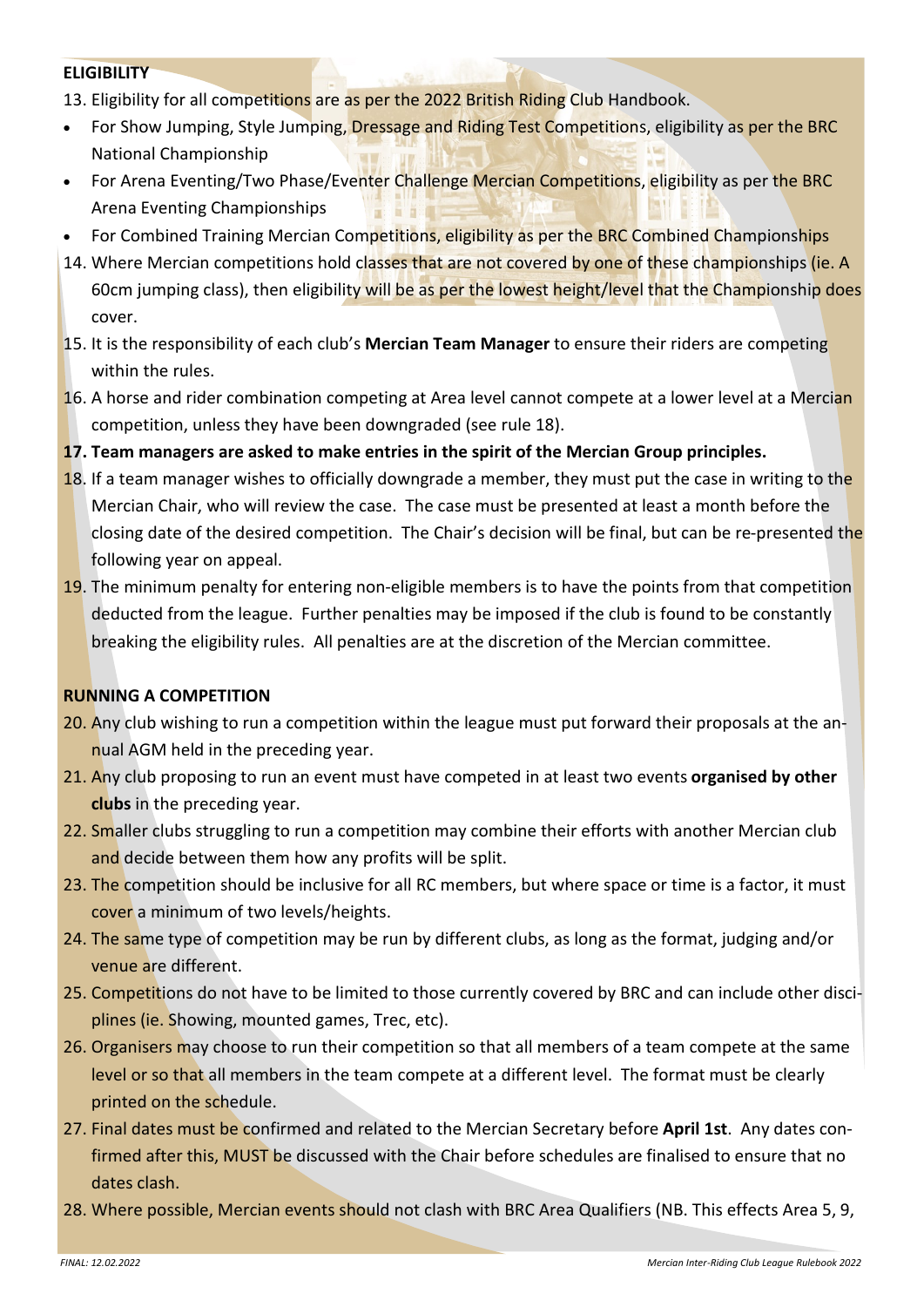15 and 18 - the Mercian secretary will keep a list of dates as reference) and BRC Championships.

- 29. An organising club may restrict the number of teams entered per club if limited by time or space at the venue. However, if spaces subsequently become available, then these must be offered to the clubs already entered on an equal basis.
- 30. Organising clubs are reminded horse and rider safety must be the over-riding concern at all events. There is no shame in cancelling at the last minute if there are not enough stewards/fence judges etc. If clubs think they may struggle for helpers, they may stipulate that clubs entering must supply one helper per team as a condition of entry and use their discretion for smaller clubs.
- 31. Rosettes should be awarded to a minimum of 6th place for Team and Individual competitions, but can be awarded lower at the discretion of the organisers. Organisers are asked to provide as many rosettes as they are able to encourage participation by our grassroots riders.
- 32. Schedules must be sent to the Mercian Secretary at least 1 month before the closing date of entries. Schedules will be distributed to all Team Managers on receipt.
- 33. A full copy of the results must be sent to the Mercian Secretary within a week of the competition.

#### **SCORING**

- 34. All team places are calculated using the individual arena placings of the all team members.
- 35. In each arena or section, the winner earns one point, 2nd place 2 points and so on down the rankings. Every competitor therefore 'earns' a score unless disqualified.
- 36. The team with the lowest overall score will be declared the winner.
- 37. Exceptions to the above:
	- Dressage to Music: This is on teams of 3, competing at any level on the day, and all scores to count. The three percentages are added together and the team with the highest score wins.
	- $\bullet$  Quiz: The team with the highest score wins. The organisers may run a tie-break round to separate teams on the same score.
- 38. ODE and Hunter Trials: there should only be a short timed section. This time is only used to decide places in the event of a tie.
- 39. Showing: in the event of a tie, the team placed highest in the Riding Club class is placed higher.

## **SPECIFIC COMPETITION RULES**

- 40. COMBINED TRAINING: This is to be a two phase event, including dressage and show-jumping. Classes may be run as two riders per level in each team (as per BRC) or with all four team members in the same level.
- 41. DRESSAGE: Any current British Dressage or BRC test may be used.
- 42. DRESSAGE TO MUSIC: Tests as per current British Dressage Freestyle tests. Teams of three that can be made up of any combination of tests being run in the day, with all three scores to count. Arenas can be 40m x 20m or 60m x 20m at the organiser's discretion. Due to copyright music laws, all riders competing must be a minimum of Club members of British Dressage and CD's must have the correct BD copyright stickers on them.
- 43. EVENTER CHALLENGE / TWO PHASE / ARENA EVENTING: This will be a two phase event, including show jumping and cross-country. The two phases may run concurrently or riders may be given separate times for each phase.
- 44. SHOWING: One member in each team to ride in a different class.